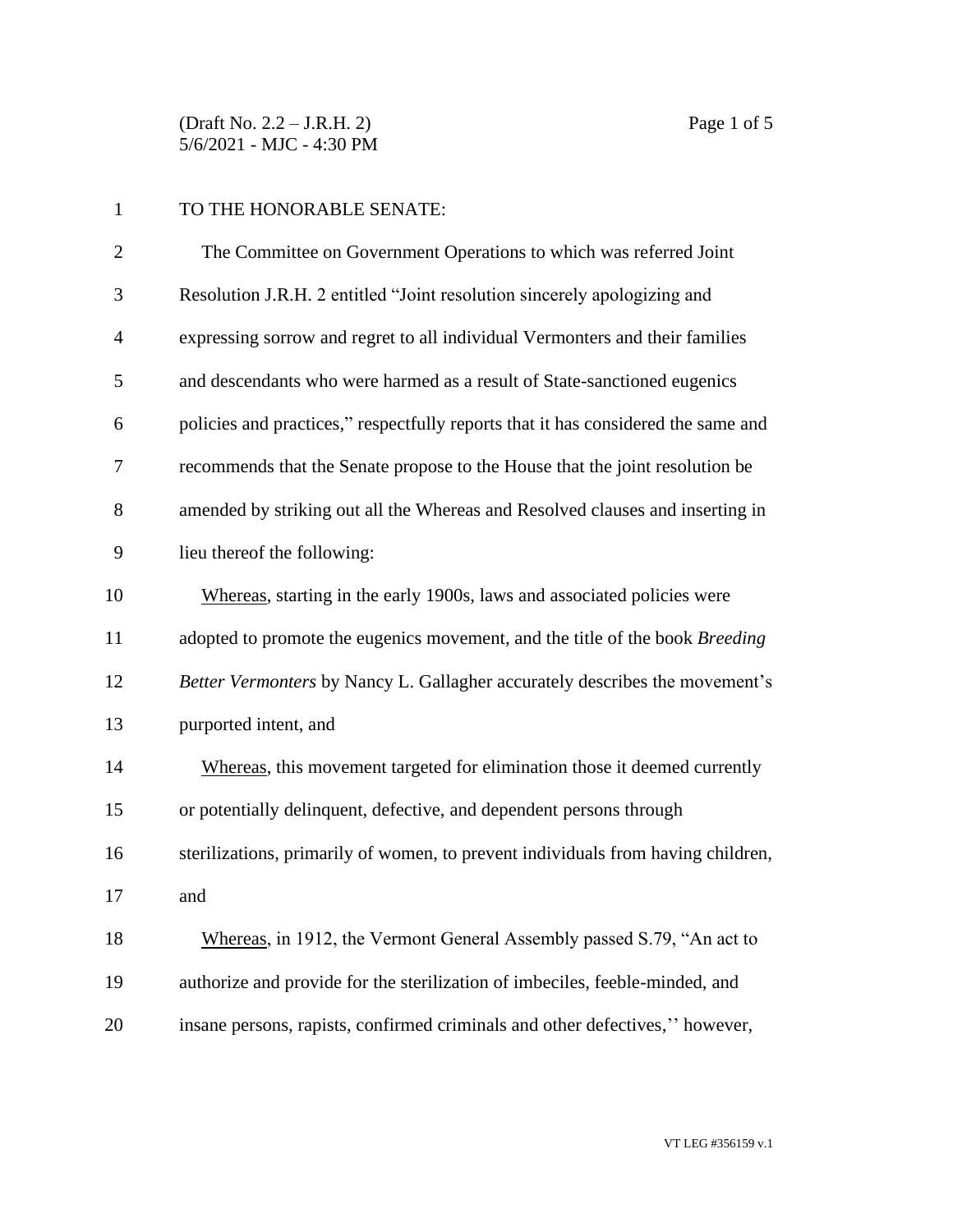## (Draft No. 2.2 – J.R.H. 2) Page 2 of 5 5/6/2021 - MJC - 4:30 PM

| $\mathbf{1}$   | Governor Allen M. Fletcher vetoed the bill, citing constitutional concerns that     |  |  |
|----------------|-------------------------------------------------------------------------------------|--|--|
| $\overline{2}$ | Attorney General Rufus E. Brown had raised, and                                     |  |  |
| 3              | Whereas, nevertheless, State agencies and institutions adopted policies and         |  |  |
| $\overline{4}$ | procedures to carry out the intent of the vetoed legislation and the beliefs of the |  |  |
| 5              | eugenics movement, and                                                              |  |  |
| 6              | Whereas, in 1925, University of Vermont zoology professor Henry F.                  |  |  |
| 7              | Perkins, who established the Eugenics Survey of Vermont and served as               |  |  |
| 8              | President of the American Eugenics Society, collaborated with leaders of            |  |  |
| 9              | Vermont State government to collect evidence of Vermonters' alleged                 |  |  |
| 10             | delinquency, dependency, and deficiency, and                                        |  |  |
| 11             | Whereas, these State-sanctioned policies targeted the poor and persons with         |  |  |
| 12             | mental and physical disabilities, and                                               |  |  |
| 13             | Whereas, these same policies also targeted individuals, families, and               |  |  |
| 14             | communities whose heritage was documented as French Canadian, French-               |  |  |
| 15             | Indian, or of other mixed ethnic or racial composition and persons whose            |  |  |
| 16             | extended families' successor generations now identify as Abenaki or as              |  |  |
| 17             | members of other indigenous bands or tribes, and                                    |  |  |
| 18             | Whereas, in 1927, S.59, "An act relating to Voluntary Eugenical                     |  |  |
| 19             | Sterilization" passed the Senate but was defeated in the House, and                 |  |  |
| 20             | Whereas, the General Assembly adopted 1931 Acts and Resolves No. 174                |  |  |
| 21             | (Act 174), "An Act for Human Betterment by Voluntary Sterilization," for the        |  |  |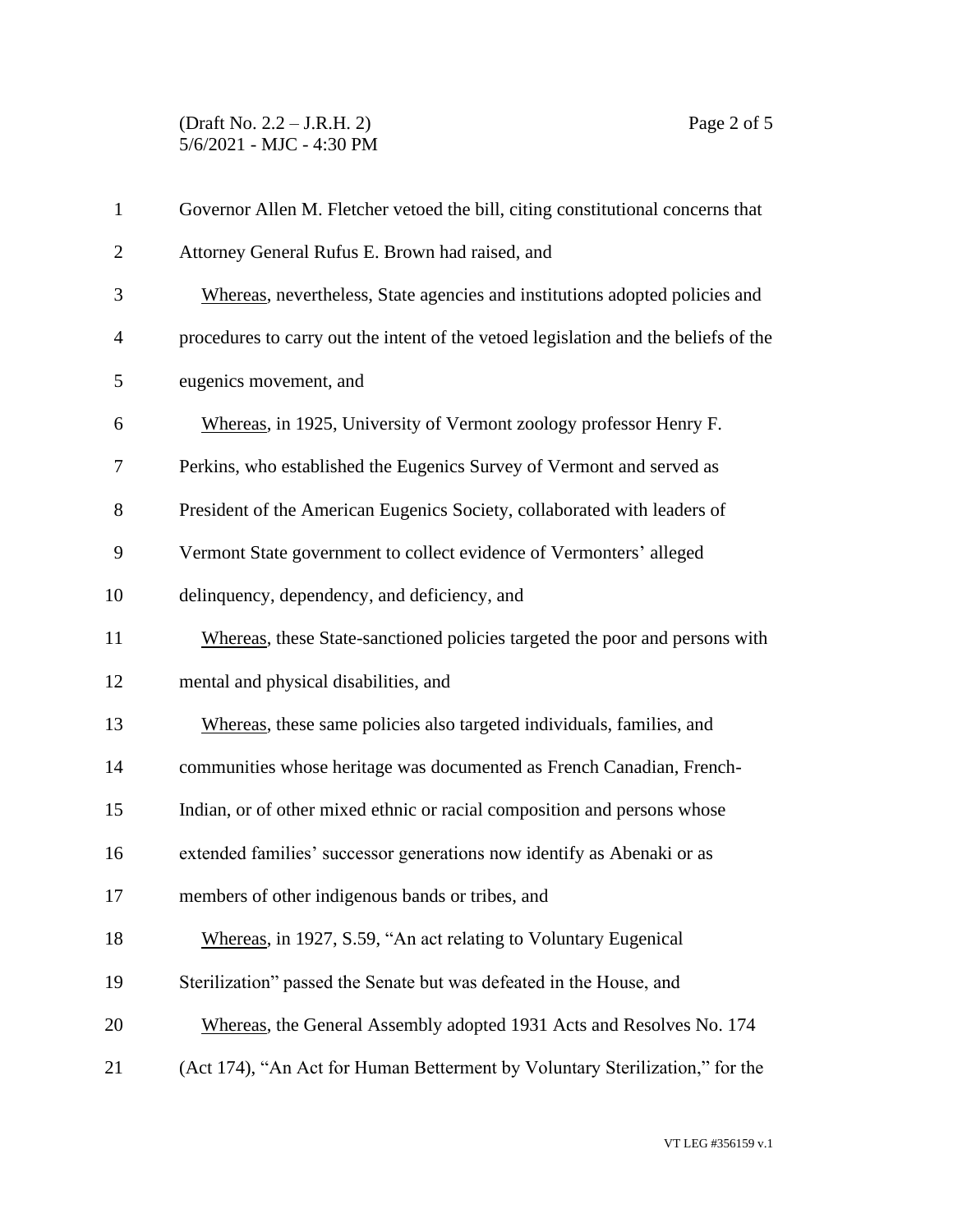## (Draft No. 2.2 – J.R.H. 2) Page 3 of 5 5/6/2021 - MJC - 4:30 PM

| $\mathbf{1}$   | purpose of eliminating from the future Vermont genetic pool persons deemed          |
|----------------|-------------------------------------------------------------------------------------|
| $\overline{2}$ | mentally unfit to procreate, and                                                    |
| 3              | Whereas, this State-sanctioned eugenics policy was not an isolated example          |
| 4              | of oppression but reflected the historic marginalization, discriminatory            |
| 5              | treatment, and displacement of these targeted groups in Vermont, and                |
| 6              | Whereas, eugenics advocates promoted sterilization for the protection of            |
| 7              | Vermont's "old stock" and to preserve the physical and social environment of        |
| 8              | Vermont for their children, and                                                     |
| 9              | Whereas, the Eugenics Survey received assistance from State and municipal           |
| 10             | officials, individuals, and private organizations, and the resulting sterilization, |
| 11             | institutionalization, and separation policies intruded on the lives of its victims  |
| 12             | and had devastating and irreversible impacts that still persist in the lives of the |
| 13             | targeted groups and especially the descendants of those who were directly           |
| 14             | impacted, and                                                                       |
| 15             | Whereas, in conducting the Eugenics Survey, the surveyors were granted              |
| 16             | access to case files from State agencies and institutions, and the files were       |
| 17             | made available to persons of authority, including police departments, social        |
| 18             | workers, educators, and town officials, and                                         |
| 19             | Whereas, as a result of the opening of these files, children and adults were        |
| 20             | removed from families, individuals were institutionalized or incarcerated,          |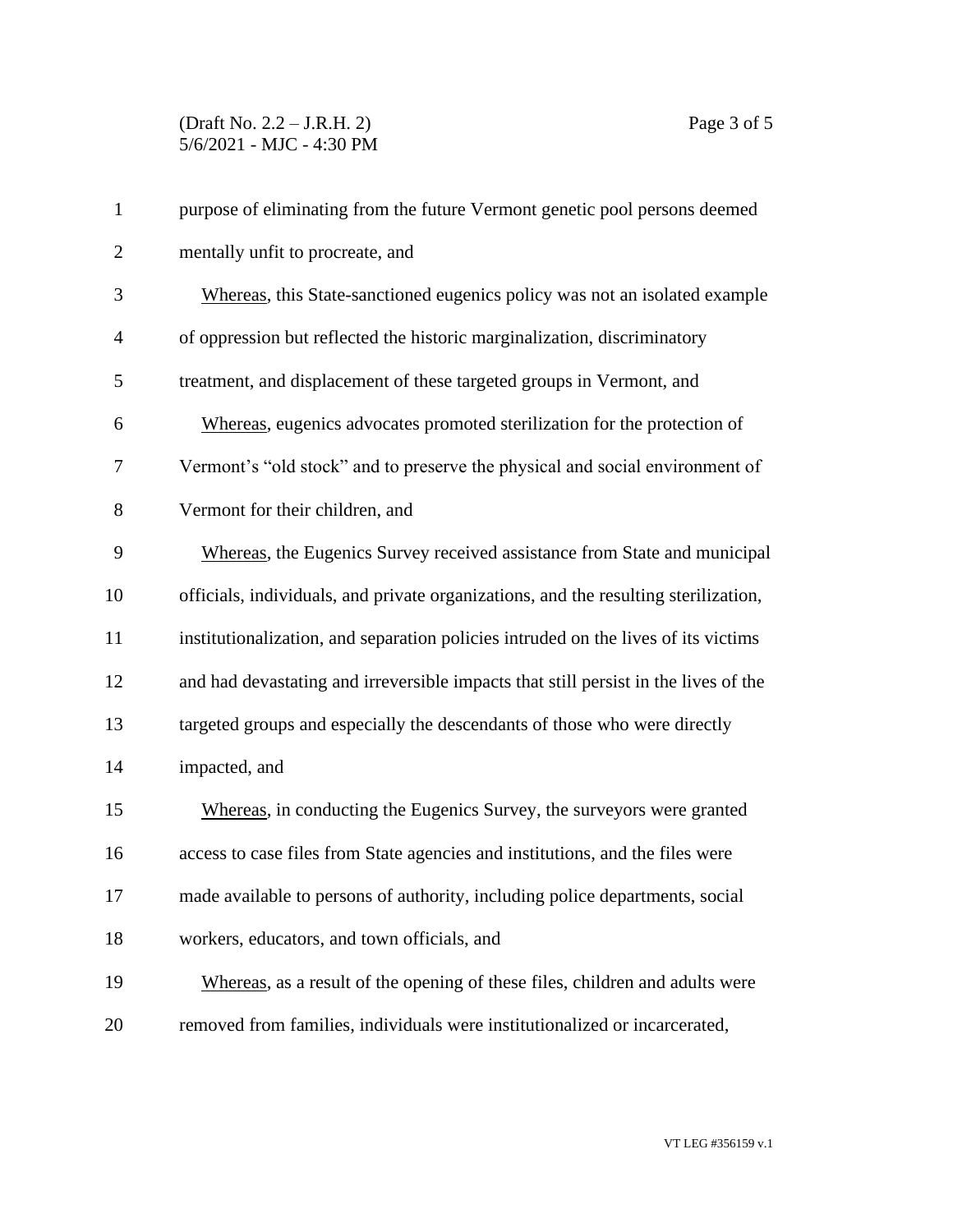## (Draft No. 2.2 – J.R.H. 2) Page 4 of 5 5/6/2021 - MJC - 4:30 PM

| $\mathbf{1}$ | family connections were severed, and the sense of kinship, continuity and         |
|--------------|-----------------------------------------------------------------------------------|
| 2            | community was lost, and                                                           |
| 3            | Whereas, the legacy of the eugenics movement continues to influence some          |
| 4            | of Vermont's current policies and legislation, now therefore be it                |
| 5            | Resolved by the Senate and House of Representatives:                              |
| 6            | That the General Assembly sincerely apologizes and expresses sorrow and           |
| 7            | regret to all individual Vermonters and their families and descendants who        |
| 8            | were harmed as a result of State-sanctioned eugenics policies and practices,      |
| 9            | and be it further                                                                 |
| 10           | Resolved: That the General Assembly continues to work to eradicate the            |
| 11           | lasting legacy of its prior actions by listening to and working with the affected |
| 12           | individuals and communities, and be it further                                    |
| 13           | Resolved: That the General Assembly recognizes that further legislative           |
| 14           | action should be taken to address the continuing impact of State-sanctioned       |
| 15           | eugenics polices and related practices of disenfranchisement, ethnocide, and      |
| 16           | genocide.                                                                         |
| 17           |                                                                                   |
| 18           |                                                                                   |
| 19           |                                                                                   |
| 20           |                                                                                   |
| 21           |                                                                                   |